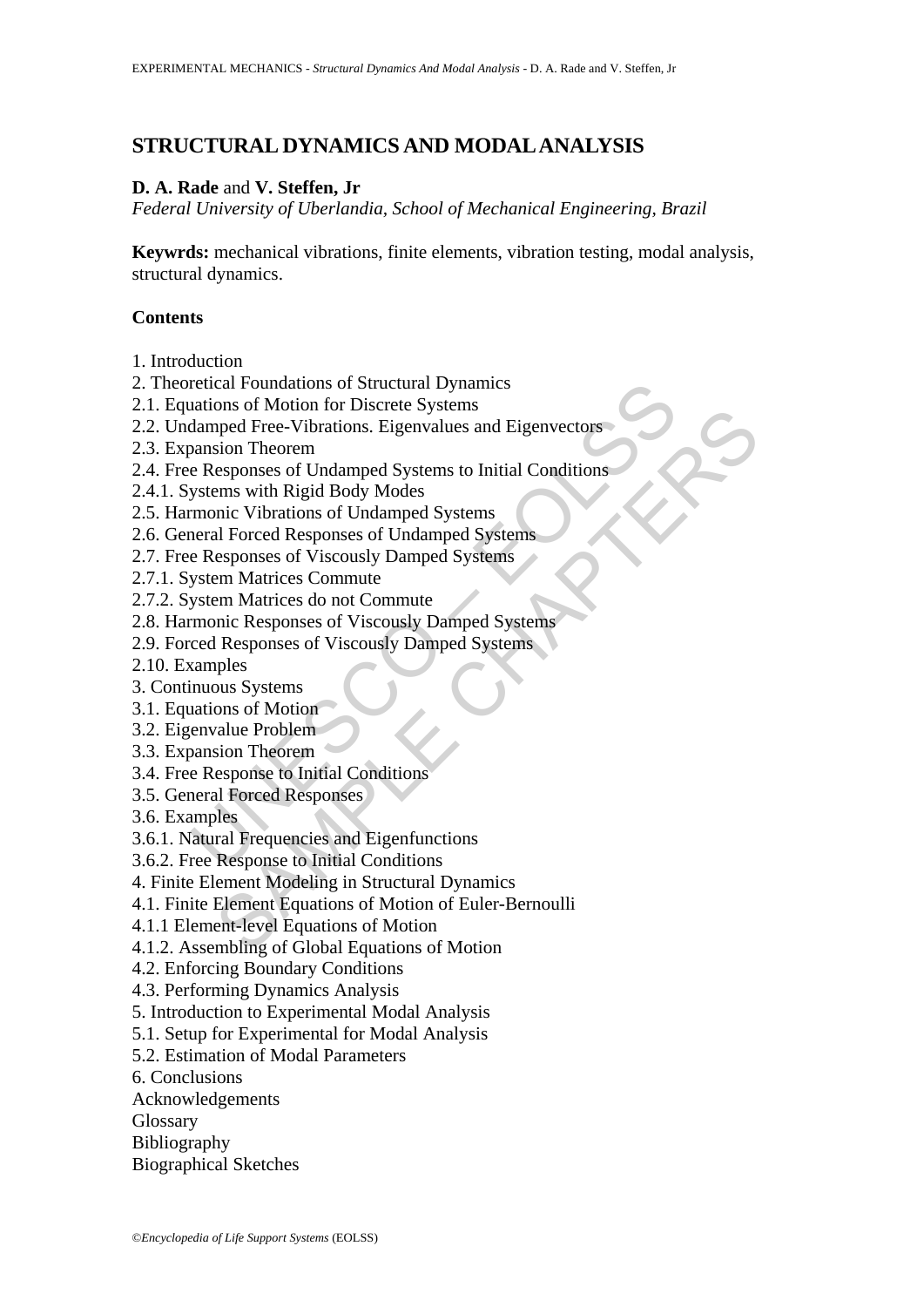#### **Summary**

This contribution is devoted to two inter-related topics in the field of Structural Mechanics, namely, Structural Dynamics and Modal Analysis. It has been conceived aiming at providing the reader with the knowledge about the essentials of numerical and experimental techniques developed for characterizing the dynamic behavior of structural systems. In this context, "structural systems" broadly encompass a large range of engineered products such as civil engineering structures (buildings, towers, bridges, etc.), vehicles (airplanes, automobiles, trains, ships, spaceships, etc.), industrial equipment (pipes, off-shore platforms, electric power lines, etc.) and machines (compressors, turbines, internal combustion engines, etc.) and household appliances (refrigerators, washing machines, air-conditioners, etc.).

between the meaning combustion engines, etc.) and househ actors, washing machines, air-conditioners, etc.).<br>The dynamics is the subject of continuously increasing interest illy due to the fact that, in many applications, d Structural dynamics is the subject of continuously increasing interest in engineering, especially due to the fact that, in many applications, dynamic behavior is influential upon operational effectiveness, comfort and safety of the products mentioned above. It should not be forgotten that environmental and energy-related aspects, which have become subject of concern, are frequently in relation with structural dynamics

Given the broadness of the topics addressed, this presentation is considered to be introductory. To learn about more advanced aspects, the reader should refer to a number of excellent text-books available, some of which are included in the bibliography list provided.

This chapter comprises five sections, which are devoted to the following aspects of structural dynamics: Section 1: Introduction; Section 2: Vibrations of discrete systems; Section 3: Vibrations of continuous systems; Section 4: Finite element modeling in structural dynamics; Section 5: Introduction to experimental modal analysis.

#### **1. Introduction**

Is, wasning macnines, air-conditioners, etc.).<br>
dynamics is the subject of continuously increasing interest in enginee<br>
due to the fact that, in many applications, dynamic behavior is influe<br>
itional effectiveness, comfort In the context of the present contribution, Structural Dynamics, is related to the study of the vibratory behavior of mechanical systems (machines, vehicles, industrial equipment and civil engineering structures, etc.) when subjected either to sustained or impulsive external forces, which are known as excitations. Vibrations are considered as oscillations about the equilibrium position of the system and result from a continuous exchange between kinetic and potential energy. Kinetic energy is related to the system's mass or inertia, while the potential energy is associated to the system's flexibility.

Modal Analysis is understood as the ensemble of analytical and experimental techniques intended for the modeling of the dynamic behavior of vibrating systems that derive from the fact that, under certain conditions, the dynamic response can be represented as a superposition of the dynamic responses of elementary mechanical systems, in terms of the so-called modal characteristics. From the mathematical standpoint, modal analysis can be interpreted as a set of techniques intended for solving partial linear differential equations or systems of linear ordinary differential equations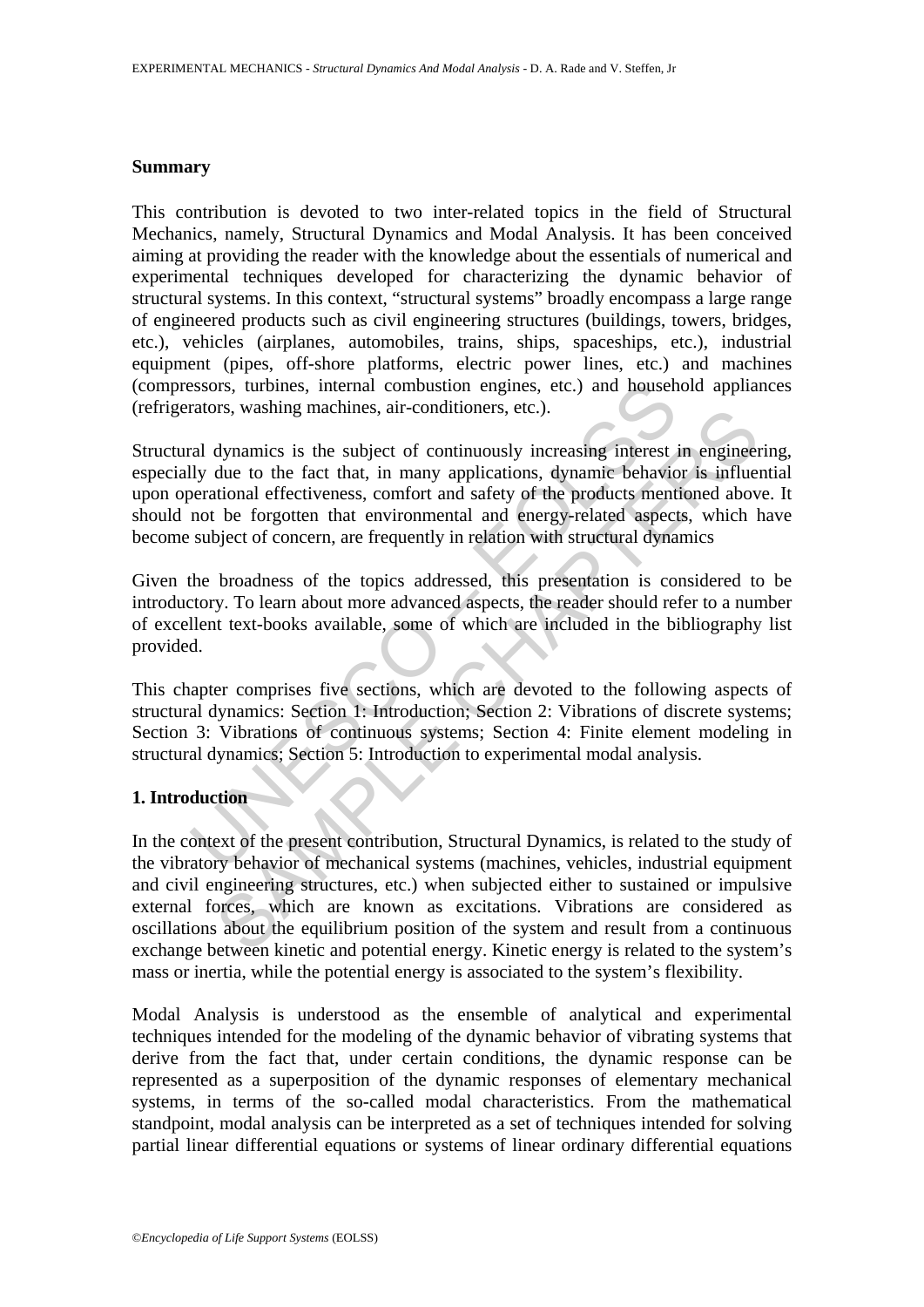by performing transformations from the physical coordinates to the so-called modal space.

Modal analysis encompasses two main types of techniques, which will be addressed in the remainder of this chapter, namely:

*Analytical modal analysis*, which is primarily related to the modeling of the dynamic behavior in the modal space, making use of the modal characteristics. Hence, analytical modal analysis is intended to solve a class of direct problems;

*Experimental modal analysis*, which consists in determining a set of modal characteristics of a given structural system from a set of measured responses. Thus, experimental modal analysis deals with inverse or identification problems.

#### **2. Theoretical Foundations of Structural Dynamics**

In the section, the theoretical foundations of structural dynamics and modal analysis are presented under the assumption of linear behavior.

#### **2.1. Equations of Motion for Discrete Systems**

We consider herein structural systems modeled as those depicted in Figures 1 and 2, which are assumed to exhibit linear behavior. This means that the resilient elements (springs) establish proportionality between displacements and restoring forces:  $f_e = -kx$  and the viscous dashpots (dampers) establish proportionality between velocities and damping forces:  $f_d = -c\dot{x}$ .



Figure 1. Examples of single d.o.f. and two d.o.f. undamped vibrating systems.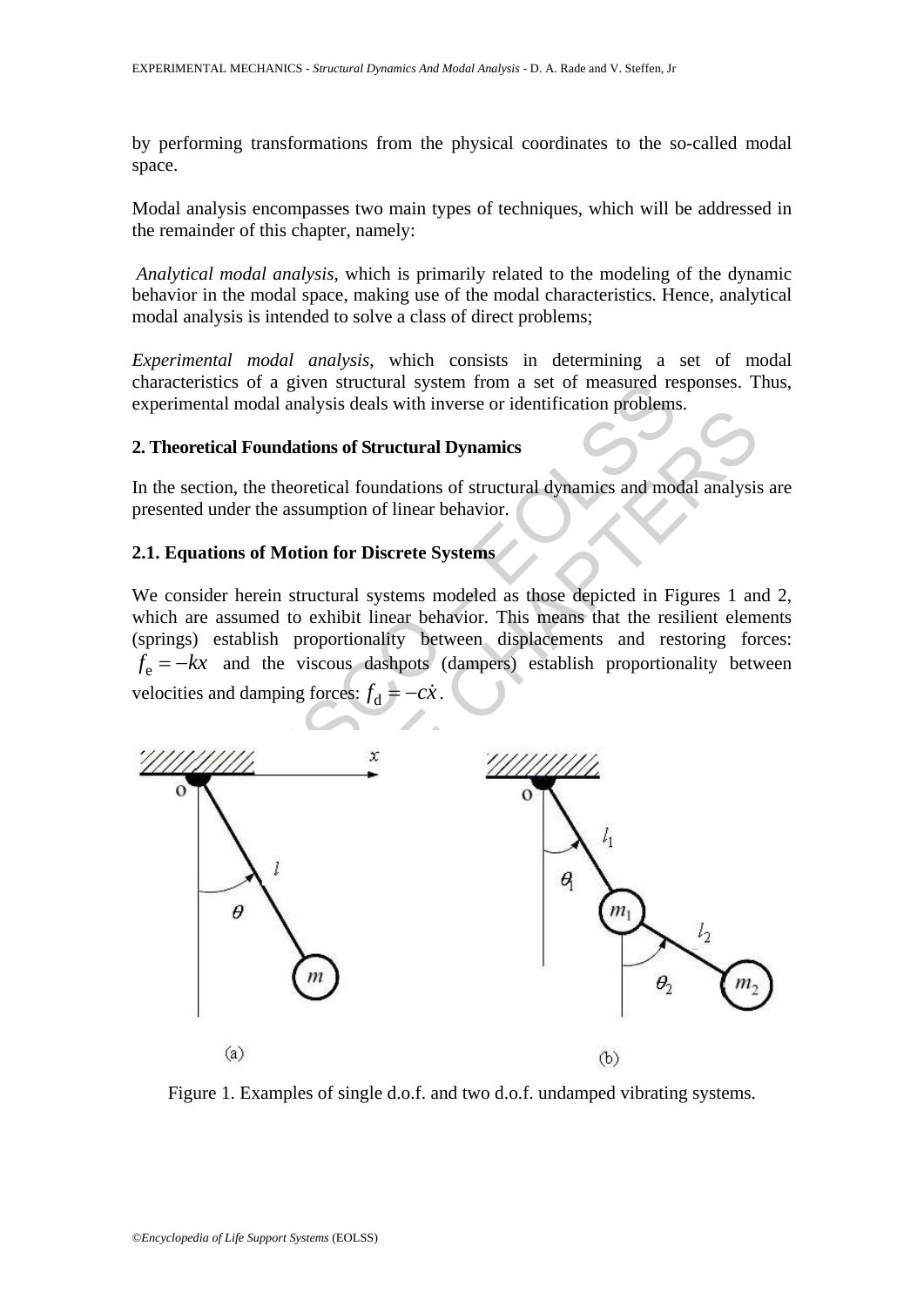

Figure 2. Example of a three d.o.f. damped vibrating system.

From Newton's Second Law or, alternatively, from the so-called Lagrange's equations, it is possible to obtain the set of coupled second-order differential equations of motion that represent the dynamic behavior of a viscously damped *N* d.o.f. mechanical system of, in the following matrix form:

$$
[M]\{\ddot{x}(t)\} + [C]\{\dot{x}(t)\} + [K]\{x(t)\} = \{f(t)\}
$$
\n(2.1)

where:

Figure 2. Example of a three d.o.f. damped vibrating system.  
\nFrom Newton's Second Law or, alternatively, from the so-called Lagrange's equation  
\nthat represent the dynamic behavior of a viscosity damped N d.o.f. mechanical sys  
\nof, in the following matrix form:  
\n
$$
[M] {\{\ddot{x}(t)\} + [C] {\{\dot{x}(t)\} + [K] {\{x(t)\} = \{f(t)\}} } \qquad (2.1)
$$
\nwhere:  
\n
$$
{x(t)} = \begin{cases} x_1(t) \\ \vdots \\ x_n(t) \end{cases} \in R^n \text{ is the vector of time responses;} \\ {\{f(t)\} = \begin{cases} f_1(t) \\ \vdots \\ f_n(t) \end{cases}} \in R^n \text{ is the vector of excitation forces;} \\ f_n(t) = \begin{cases} x_1(t) \\ \vdots \\ x_n(t) \end{cases}
$$

Matrices  $[M]$  (positive-definite),  $[C]$  and  $[K] \in R^{n,n}$  (positive definite or semipositive definite) are the symmetric matrices of mass, damping and stiffness, respectively.

#### **2.2. Undamped Free-Vibrations. Eigenvalues and Eigenvectors**

For the undamped system, without any excitation force, the equations of motion given by Eq.  $(2.1)$  become: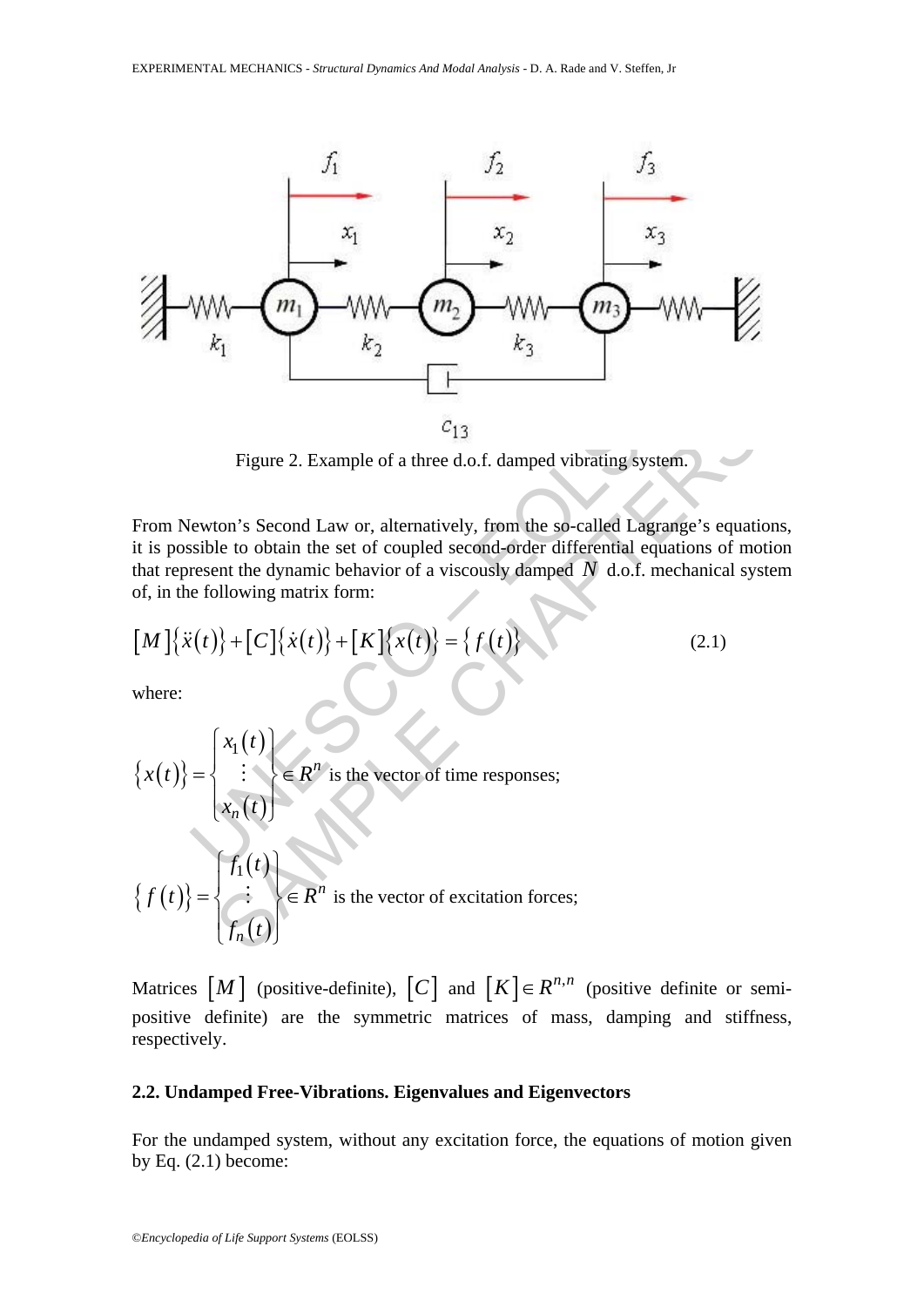$$
[M]\{\ddot{x}(t)\} + [K]\{x(t)\} = \{0\},
$$
\n(2.2)

whose general solution is searched in the form:

$$
x(t) = \{x\} e^{i\omega t}
$$
 (2.3)

This type of solution means that we are assuming harmonic free responses with circular frequency  $\omega$ .

By introducing Eq. (2.3) into Eq. (2.2), the following *eigenvalue problem* is obtained:

$$
([K] - \lambda[M])\{x\} = \{0\}
$$
\nwhere  $\lambda = \omega^2$ .

\nThe problem expressed by Eq. (2.4) admits  $N$  pairs of non-trivial solution  $(\lambda_r, \{x_r\})$ ,  $r = 1, 2, \ldots, n$ , the so-called *eigensolutions*, where:

\n\n- $\lambda_r \in R^+$  are the *eigenvalues*. The natural frequencies are given by:  $\omega_r = \sqrt{r} = 1, 2, \ldots, n$ ;
\n- $\{x_r\} \in R^n$  are the *eigenvectors* or vibration natural mode-shapes.
\n
\nThe eigenvalues are obtained from the following condition:

\n $\det([K] - \lambda[M]) = 0$ 

\n(2.5)

\nwhose development leads to the following *characteristic polynomial*:

\n $\lambda^n + a_{n-1}\lambda^{n-1} + \cdots + a_0 = 0$ 

\n(2.6)

\nFor each one of the *n* eigenvalues, Eq. (2.4) gives the correspondence of the *n* eigenvalues, Eq. (2.4) gives the correspondence of the *n* eigenvalues, Eq. (2.4) gives the corresponding eigensities of the *n* eigenvalues, Eq. (2.4) gives the corresponding eigensities of the *n* eigenvalues, Eq. (2.4) gives the corresponding eigensities of the *n* eigenvalues, and the *n* eigenvalues, Eq. (2.4) gives the corresponding eigensities of the *n* eigenvalues,  $\omega_r = \sqrt{1 + \omega_r^2 + \omega_r^2}$ .

The problem expressed by Eq.  $(2.4)$  admits *N* pairs of non-trivial solutions  $(\lambda_r, \{x_r\})$ ,  $r = 1,2,...,n$ , the so-called *eigensolutions*, where:

- $\lambda_r \in R^+$  are the *eigenvalues*. The natural frequencies are given by:  $\omega_r = \sqrt{\lambda_r}$ ,  $r = 1, 2, ..., n$ ;
- $\{x_r\} \in R^n$  are the *eigenvectors* or vibration natural mode-shapes.

The eigenvalues are obtained from the following condition:

$$
\det([K] - \lambda[M]) = 0 \tag{2.5}
$$

whose development leads to the following *characteristic polynomial*:

$$
\lambda^{n} + a_{n-1}\lambda^{n-1} + \dots + a_0 = 0
$$
 (2.6)

For each one of the  $n$  eigenvalues, Eq.  $(2.4)$  gives the corresponding eigenvector  ${X<sub>r</sub>}$ . It is usual to regroup the eigensolutions in the following matrices:

$$
\text{Modal Matrix:}\begin{bmatrix} X \end{bmatrix} = \begin{bmatrix} \{x_1\} & \{x_2\} & \cdots & \{x_n\} \end{bmatrix} \in R^{n,n} \tag{2.7}
$$

$$
\text{Spectral Matrix: } [\Lambda] = \text{diag} \{ \lambda_1 \quad \lambda_2 \quad \cdots \quad \lambda_n \} \in R^{n,n} \tag{2.8}
$$

In general, it is assumed that the diagonal entries of the spectral matrix and the columns in the modal matrix are ordered according to the increasing magnitudes of the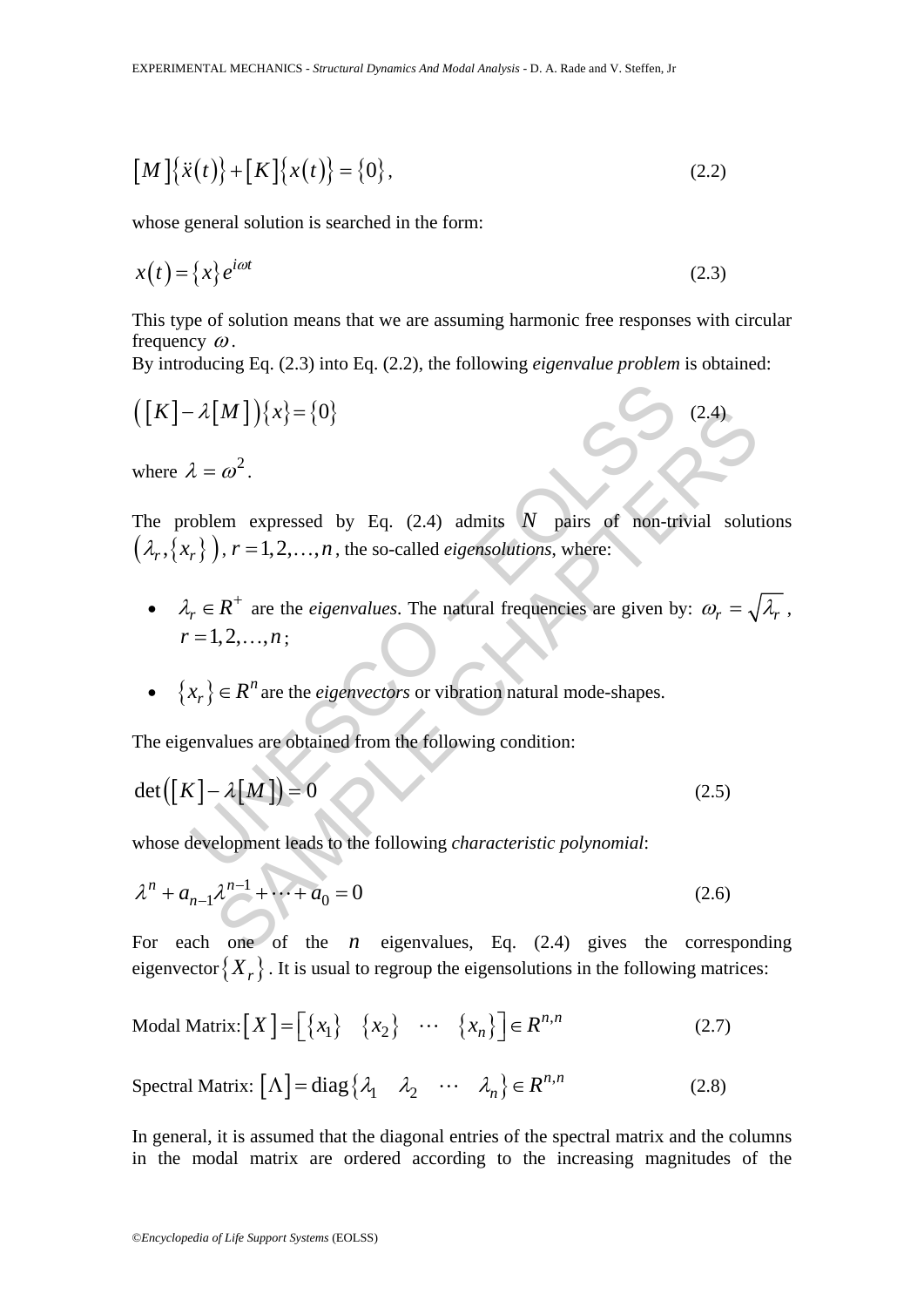#### eigenvalues  $\lambda_r$ .

Matrix  $[K]$  can be either positive-definite or positive semi-definite, according to the boundary conditions (kinematic constraints) of the system: when the constraints are sufficient to prevent any motion without deformation of the flexible elements  $[K]$  will be positive-definite; on the contrary,  $[K]$  will be positive semi-definite. In the first case, all the eigenvalues of  $[K]$  will be positive and the corresponding vibration modes will be named as *elastic modes*. In the second case, the system will have a number *p* of null eigenvalues  $(p \le 6)$ , to which correspond the so-called *rigid body modes* and a set of  $(n - p)$  elastic modes that are associated with positive eigenvalues.

EVALUES ( $p \le 0$ ), to which consispond the so-called *Hgta body t*<br>
Les: The 3 d.o.f. system represented by Figure 3(a) presents a responds to the rigid body mode represented  $k_1$  by the set of<br>  $z = x_3$  that may occur example and the associated with positive eigenvalues.<br>
The 3 d.o.f. system represented by Figure 3(a) presents a null eigenv<br>
ponds to the rigid body mode represented  $k_1$  by the set of displacem<br>  $x_3$  that may occur wi **Examples**: The 3 d.o.f. system represented by Figure 3(a) presents a null eigenvalue that corresponds to the rigid body mode represented  $k_1$  by the set of displacements  $x_1 = x_2 = x_3$  that may occur without deformation of the springs and  $k_2$ . On the other hand, the system represented by Figure 3(b) does not exhibit any null eigenvalue because any arbitrary set of displacements  $\{x_1, x_2, x_3\}$  satisfying the boundary conditions leads to the deformation of at least one of the elastic elements.



Figure 3. Three d.o.f. system under two different boundary conditions

One of the most important property of the eigenvectors, is the so-called Orthogonality Property, with respect to mass and stiffness matrices, which are demonstrated in the following.

For a given pair of eigensolutions  $(\lambda_r, \{x_r\})$ , Eq. (2.4) is rewritten as:

$$
[K]\{X_r\} = \lambda_r[M]\{X_r\}
$$
 (2.9)

For another pair $(\lambda_s, \{x_s\})$ , one has:

$$
\left[K\right]\left\{X_s\right\} = \lambda_s \left[M\right]\left\{X_s\right\} \tag{2.10}
$$

Pre-multiplying Eq. (2.9) by  $\{x_s\}^T$  and Eq. (2.10) by  $\{x_r\}^T$ , successively, subtracting one resulting equation from the other, and accounting for the symmetry of matrices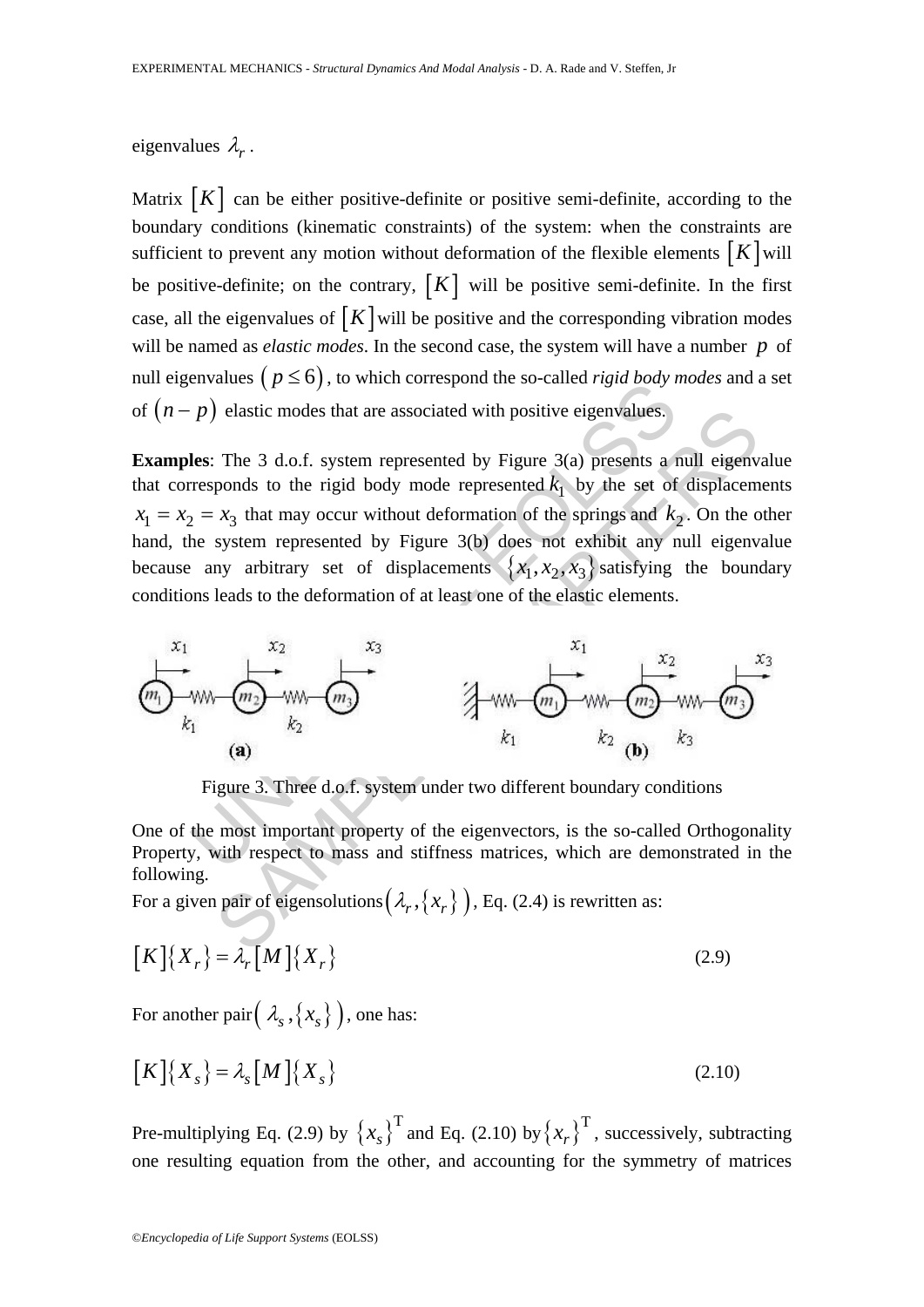# $[K]$  and  $[M]$ , one writes:

$$
\left(\lambda_s - \lambda_r\right) \left\{x_r\right\}^{\mathrm{T}} \left[M\right] \left\{x_s\right\} = 0\tag{2.11}
$$

Assuming distinct eigenvalues, namely  $\lambda_r \neq \lambda_s$ , Eq. (2.15) is satisfied only if:

$$
\left\{x_r\right\}^{\mathrm{T}} \left[M\right] \left\{x_s\right\} = 0\tag{2.12}
$$

$$
\left\{x_r\right\}^{\mathrm{T}}\left[K\right]\left\{x_s\right\} = 0,\tag{2.13}
$$

for each and every pair of eigenvectors with  $r \neq s$ .

Altogether, Eqs. (2.12) and (2.13) express the *orthogonality properties* of the eigenvectors, with respect to the mass and stiffness matrices, respectively. This is a fundamental property that is the basis of many of the vibration analysis methods, as will be seen in the remainder.

A  $\{x_s\} = 0$ ,<br>
and every pair of eigenvectors with  $r \neq s$ .<br>
her, Eqs. (2.12) and (2.13) express the *orthogonality projectors*, with respect to the mass and stiffness matrices, respectiontal property that is the basis o d every pair of eigenvectors with  $r \neq s$ .<br>
Figs. (2.12) and (2.13) express the *orthogonality properties* of<br>
strikes matrices, respectively. This<br>
all property that is the basis of many of the vibration analysis methods From Eq. (2.4) it is possible to see that if  $\{x_r\}$  is an eigenvector, any collinear vector  $\alpha \{x_r\}$ , with  $\alpha \neq 0$  is also an eigenvector. This means that the norms of the eigenvectors are not determined uniquely and can be chosen arbitrarily, so that they satisfy:

$$
\left\{x_r\right\}^{\mathrm{T}}[M]\left\{x_r\right\} = \eta_r
$$
\n
$$
\left\{x_r\right\}^{\mathrm{T}}[K]\left\{x_r\right\} = \eta_r \lambda_r
$$
\n(2.14)

where  $\eta_r$ ,  $r=1,2,...,n$  are the so-called *generalized masses*, whose values must be arbitrarily prescribed. Usually the eigenvectors are normalized in such a way to have unit generalized masses, i.e.:

$$
\begin{aligned}\n\left\{x_r\right\}^{\mathrm{T}} \left[M\right] \left\{x_r\right\} &= 1 \\
\left\{x_r\right\}^{\mathrm{T}} \left[K\right] \left\{x_r\right\} &= \lambda_r\n\end{aligned}\n\bigg\}, \quad r = 1, 2, \dots, n\n\tag{2.15}
$$

Based on the definitions given by Eqs. (2.7) and (2.8), the orthogonality relations (2.12) and (2.13), and the normalization Eqs. (2.15) can be grouped in the following matrix equations, in terms of the spectral and modal matrices:

$$
\left[X\right]^{T}\left[M\right]\left[X\right] = \left[N\right]
$$
\n(2.16)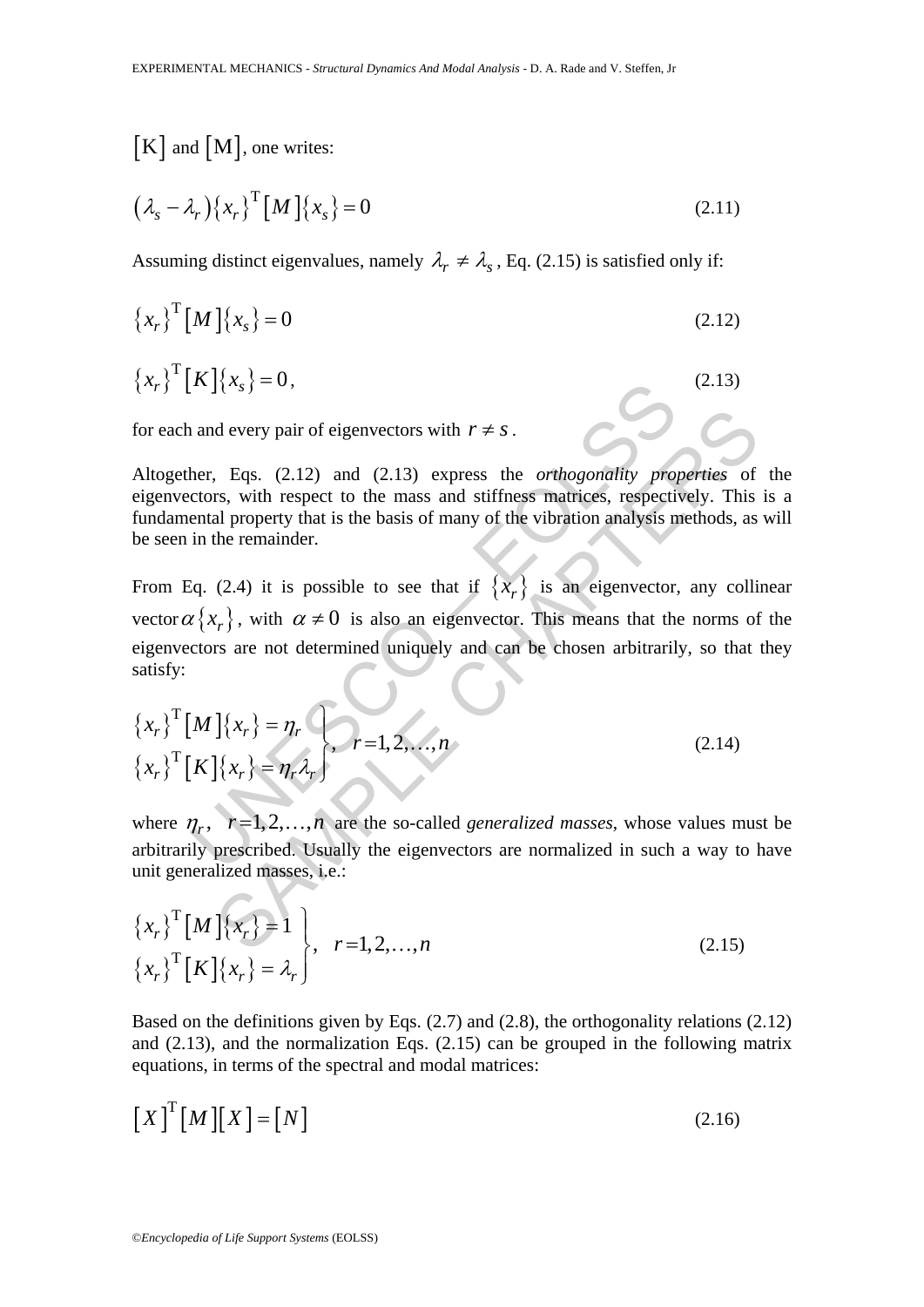$$
\left[X\right]^{T}\left[K\right]\left[X\right] = \left[N\right]\left[\Lambda\right] \tag{2.17}
$$

where:

$$
[N] = \text{diag}\{\eta_1, \eta_2, \dots, \eta_r\}
$$
 (2.18)

is the matrix of generalized masses.

#### **2.3. Expansion Theorem**

hogonality property of the eigenvectors demonstrated in the p<br>hat, under the assumption of distinct eigenvalues, the eigenvector<br>y system form a set of *n* linearly independent vectors. In the co<br>i, this set is known to c shall y plotter) or are eigenvectors demonstrated in the plevious section<br>that the assumption of distinct eigenvalues, the eigenvectors of a *n* d<br>ystem form a set of *n* linearly independent vectors. In the context of Li The orthogonality property of the eigenvectors demonstrated in the previous section ensure that, under the assumption of distinct eigenvalues, the eigenvectors of a *n* d.o.f. vibratory system form a set of *n* linearly independent vectors. In the context of Linear Algebra, this set is known to constitute a vector basis of the *n* -dimensional space which comprises the vectors that represent all the possible forms of motion of the system satisfying the prescribed boundary conditions. This means that any response of the system (free or forced motions) can be expressed uniquely as a linear combination of the *n* eigenvectors, as follows:

$$
\{x(t)\} = \sum_{r=1}^{n} \{x_r\} c_r(t) = [X] \{c(t)\}
$$
\n(2.19)

where  $c_r(t)$  are the coefficients of linear combination, which are grouped in the vector

$$
\{c(t)\}=\begin{bmatrix}c_1(t)&c_1(t)&\cdots&c_n(t)\end{bmatrix}^T.
$$

Equation (2.19) expresses the *Expansion Theorem* or *Principle of Modal Superposition*, which represents the basis of all *Modal Analysis* procedures for linear mechanical systems.

### **2.4. Free Responses of Undamped Systems to Initial Conditions**

For an *n* d.o.f. undamped system subjected to a set of prescribed initial conditions, the equations of motion are obtained from Eq. (2.1), resulting:

$$
[M]\{\ddot{x}(t)\} + [K]\{x(t)\} = 0
$$
\n(2.20)

satisfying:

$$
\{x(0)\} = \{x_0\}, \ \{\dot{x}(0)\} = \{\dot{x}_0\}
$$
\n(2.21)

By using the Expansion Theorem, the solution of Eq. (2.20) is written as: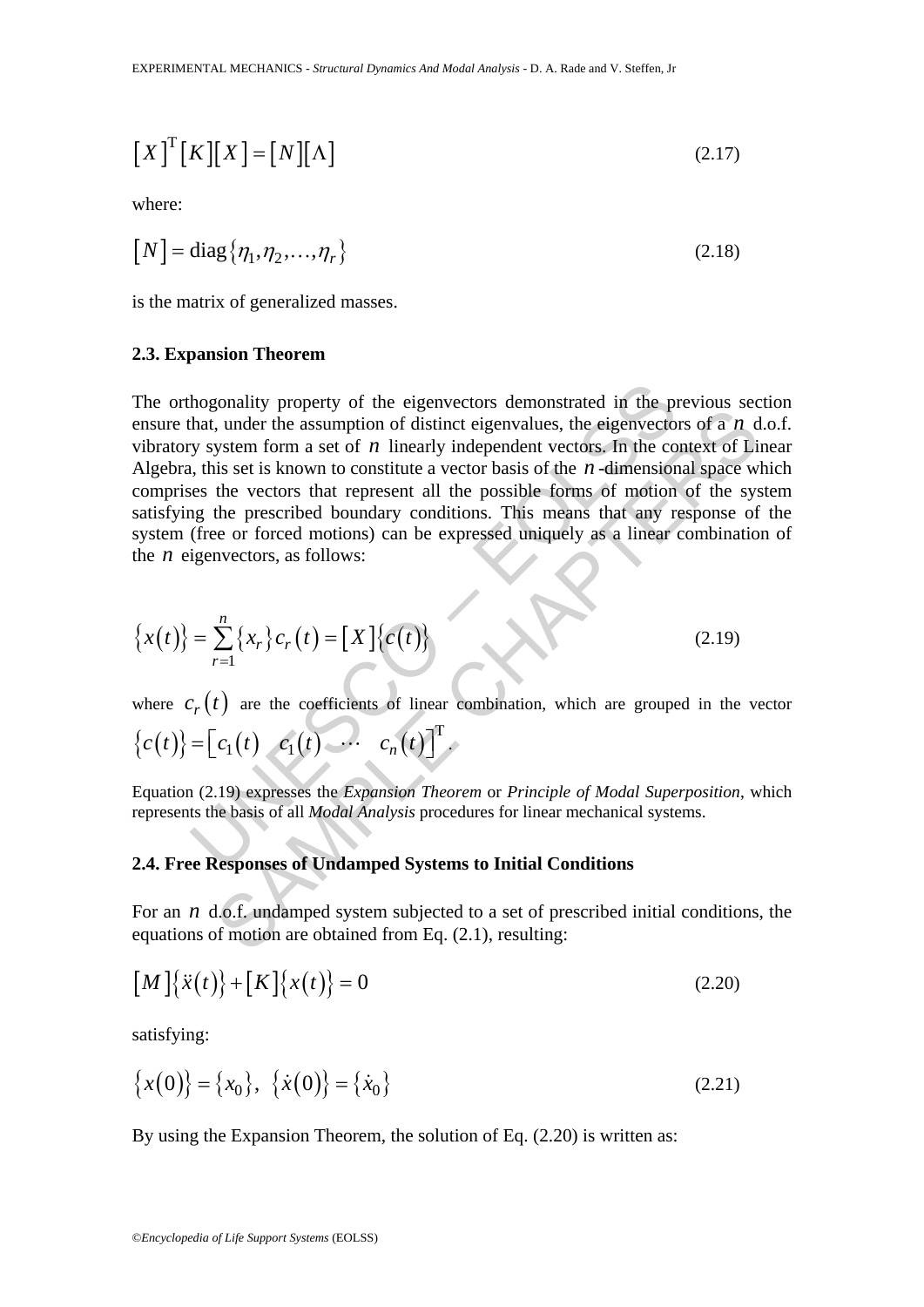$$
\{x(t)\} = [X]\{c(t)\} = \sum_{r=1}^{n} \{x_r\} c_r(t)
$$
\n(2.22)

By introducing Eq. (2.22) into Eq. (2.20) and pre-multiplying the resulting equation by  $[X]^{T}$ , one has:

$$
\left[X\right]^{T}\left[M\right]\left[X\right]\left\{\ddot{c}(t)\right\}+\left[X\right]^{T}\left[K\right]\left[X\right]\left\{c(t)\right\}=0
$$
\n(2.23)

Taking into account the orthogonality/norm relations (2.16) and (2.17), Eq. (2.23) becomes:

$$
[N]\{\ddot{c}(t)\} + [N][\Lambda]\{c(t)\} = 0
$$
\n(2.24)

As  $[N]$  and  $[\Lambda]$  are diagonal matrices, Eq. (2.24) is comprised by *n uncoupled* second order differential equations of the type:

$$
\ddot{c}_r(t) + \omega_r^2(t) = 0, \quad r = 1, 2, \dots, n \tag{2.25}
$$

Each equation in (2.25) is similar to the equation of motion of a single d.o.f. undamped system, the solution of which is given below:

$$
c_r(t) = C_r \cos(\omega_r t) + D_r \sin(\omega_r t)
$$
 (2.26)

Then, by introducing Eq. (2.26) into Eq. (2.22), one writes:

$$
[N]\{\ddot{c}(t)\} + [N][\Lambda]\{c(t)\} = 0
$$
\nAs  $[N]$  and  $[\Lambda]$  are diagonal matrices, Eq. (2.24) is comprised by *n* uncoupled sec  
\norder differential equations of the type:  
\n $\ddot{c}_r(t) + \omega_r^2(t) = 0, r = 1, 2, ..., n$  (2.25)  
\nEach equation in (2.25) is similar to the equation of motion of a single d.o.f. undan  
\nsystem, the solution of which is given below:  
\n $c_r(t) = C_r \cos(\omega_r t) + D_r \sin(\omega_r t)$  (2.26)  
\nThen, by introducing Eq. (2.26) into Eq. (2.22), one writes:  
\n
$$
\{x(t)\} = \sum_{r=1}^{n} [C_r \cos(\omega_r t) + D_r \sin(\omega_r t)] \{x_r\}
$$
 (2.27)  
\nThe 2*n* constants  $C_r$  and  $D_r$ ,  $r = 1,...,n$  appearing in Eq. (2.27) are obtained  
\nimposing the initial conditions, as follows:  
\n
$$
\{x(0)\} = \{x_0\} = \sum_{r=1}^{n} [C_r \{x_r\}
$$
 (2.28)

The 2*n* constants  $C_r$  and  $D_r$ ,  $r = 1,..., n$  appearing in Eq. (2.27) are obtained by imposing the initial conditions, as follows:

$$
\{x(0)\} = \{x_0\} = \sum_{r=1}^n C_r \{x_r\}
$$
\n(2.28)

By pre-multiplying Eq. (2.28) by  $\left\{X_s\right\}^T[M]$ , accounting for the orthogonality relations, one has:

$$
\left\{x_s\right\}^{\mathrm{T}}\left[M\right]\left\{x_0\right\} = \sum_{r=1}^n C_s \left\{x_s\right\}^{\mathrm{T}}\left[M\right]\left\{x_r\right\} = C_s \eta_s \tag{2.29}
$$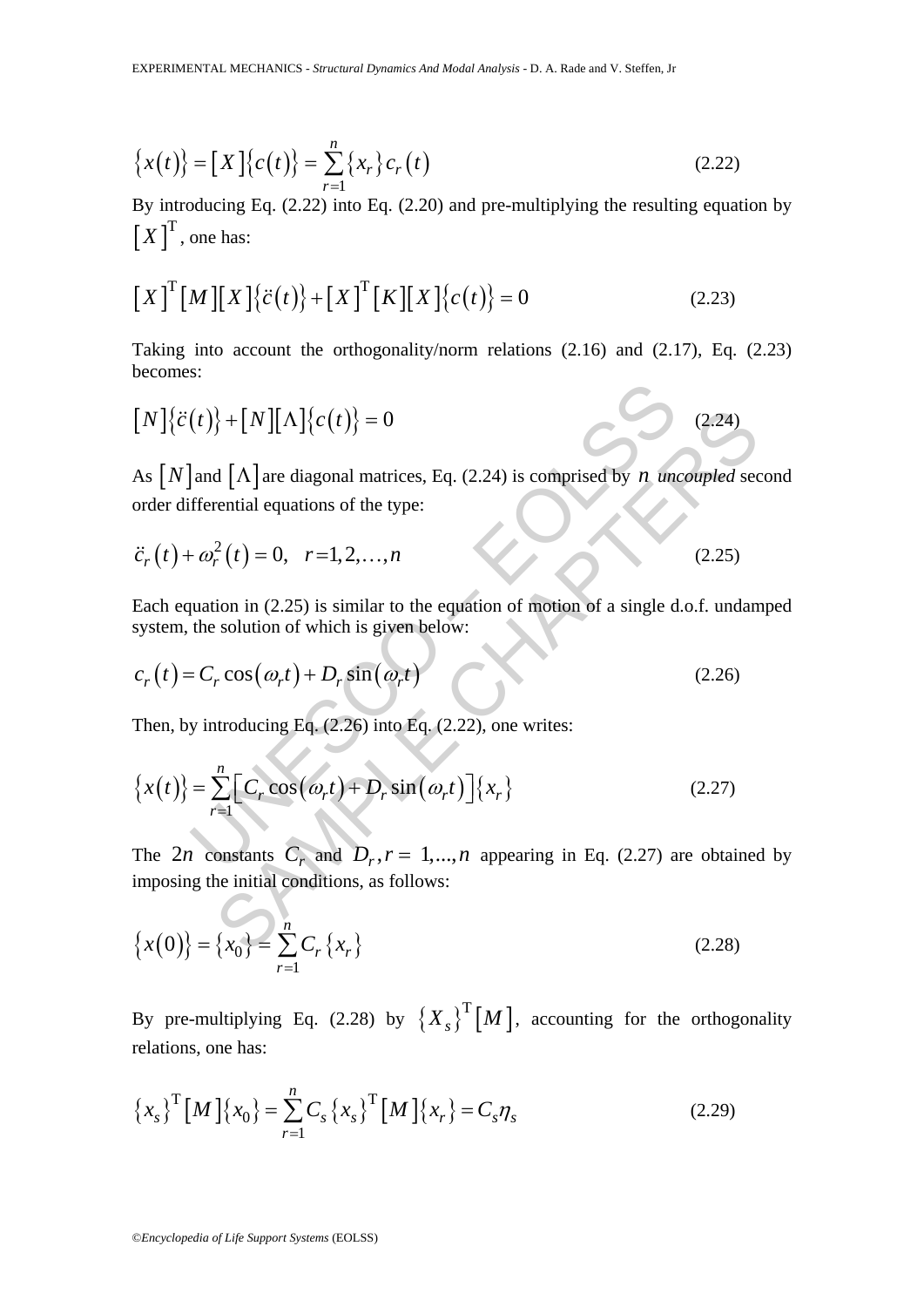Then:

$$
C_s = \frac{1}{\eta_s} \{x_s\}^{\text{T}} [M] \{x_0\}, \quad s = 1, ..., n
$$
 (2.30)

By deriving Eq. (2.27) with respect to time, one obtains:

$$
\left\{\dot{x}(t)\right\} = \sum_{r=1}^{n} \omega_r \left[ -C_r \sin\left(\omega_r t\right) + D_r \cos\left(\omega_r t\right) \right] \left\{x_r\right\} \tag{2.31}
$$

from which:

$$
\{\dot{x}_0\} = \sum_{r=1}^n \omega_r D_r \{x_r\}
$$
 (2.32)

By following a procedure similar to that presented above for dealing with initial displacements, one has:

$$
\left\{x_s\right\}^{\mathrm{T}}\left[M\right]\left\{\dot{x}_0\right\} = \sum_{r=1}^n \omega_r D_r \left\{x_s\right\}^{\mathrm{T}}\left[M\right]\left\{x_r\right\} = \omega_r D_s \eta_s \tag{2.33}
$$

from which:

$$
D_s = \frac{1}{\eta_s \omega_s} \{x_s\}^{\text{T}} [M] \{x_0\}, s = 1, 2, ..., n
$$
 (2.34)

nich:<br>  $\sum_{r=1}^{n} \omega_r D_r \{x_r\}$ <br>
owing a procedure similar to that presented above for deal<br>
iments, one has:<br>  $[M] {\{x_0\}} = \sum_{r=1}^{n} \omega_r D_r \{x_s\}^T [M] {\{x_r\}} = \omega_r D_s \eta_s$ <br>
nich:<br>  $\frac{1}{\alpha_s \omega_s} {\{x_s\}}^T [M] {\{x_0\}}$ , s=1,2,...,*n*<br>  $\omega_r D_r \{x_r\}$ <br>
ing a procedure similar to that presented above for dealing with in<br>
ints, one has:<br>  $\left[\{x_0\} = \sum_{r=1}^n \omega_r D_r \{x_s\}^T [M] \{x_r\} = \omega_r D_s \eta_s$  (2.33)<br>
i.<br>  $\left[\{x_s\}^T [M] \{x_0\} \right]$ ,  $s=1,2,...,n$ <br>  $\left[\{x_s\}^T [M] \{x$ By associating Eqs. (2.27) and (2.30) and (2.34) one obtains a general expression for the system's response to an arbitrary set of initial conditions. It is worth mentioning that Eq. (2.27) states that the system's time response is a linear combination of the eigenvectors, in which the coefficients of linear combination are harmonic functions whose frequencies correspond to the natural frequencies of the system  $\omega_r$ ,  $r = 1,..., n$ .

#### **2.4.1. Systems with Rigid Body Modes**

As discussed before, in the cases in which the kinematic constraints do not preclude the existence of rigid-body modes, the systems present a number  $p$  of null eigenvalues  $(p \le 6)$ . In such cases, for convenience, matrices  $[X]$ ,  $[\Lambda]$  and  $[N]$  are partitioned according to:

$$
\left[X\right] = \left[\left[X_1\right]_{p \times n} \qquad \left[X_2\right]_{n-p \times n}\right]
$$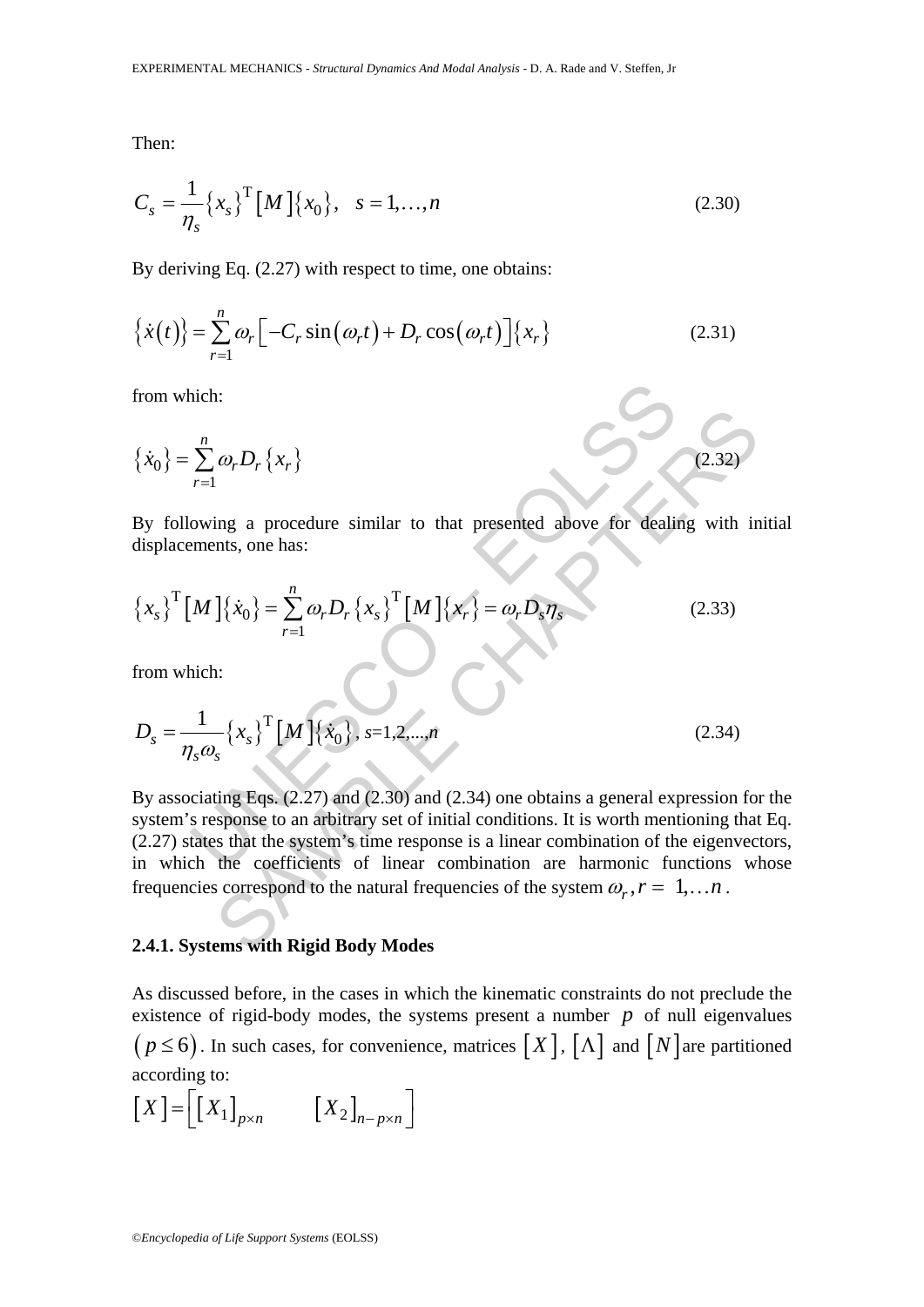$$
\begin{bmatrix} N \end{bmatrix} = \begin{bmatrix} \begin{bmatrix} N_1 \end{bmatrix}_{p \times p} & 0 \\ 0 & \begin{bmatrix} N_2 \end{bmatrix}_{n-p \times n-p} \end{bmatrix}
$$

$$
\begin{bmatrix} \Lambda \end{bmatrix} = \begin{bmatrix} \begin{bmatrix} \Lambda_1 \end{bmatrix}_{p \times p} & 0 \\ 0 & \begin{bmatrix} \Lambda_2 \end{bmatrix}_{n-p \times n-p} \end{bmatrix}
$$

where the index 1 holds for the rigid body modes and the index 2 refers to the elastic modes.

By using the orthogonality relations (2.16) and (2.17), one writes:

where the index 1 holds for the rigid body modes and the index 2 refers to the el  
modes.  
\nBy using the orthogonality relations (2.16) and (2.17), one writes:  
\n
$$
\begin{bmatrix}\nX_1\n\end{bmatrix}^T \begin{bmatrix}\nM\n\end{bmatrix}\n\begin{bmatrix}\nX_1\n\end{bmatrix}^T\n\begin{bmatrix}\nM\n\end{bmatrix}\n\begin{bmatrix}\nX_2\n\end{bmatrix} = [0]\n\begin{bmatrix}\nX_2\n\end{bmatrix}^T\n\begin{bmatrix}\nM\n\end{bmatrix}\n\begin{bmatrix}\nX_2\n\end{bmatrix} = [0]\n\begin{bmatrix}\nX_1\n\end{bmatrix}^T\n\begin{bmatrix}\nK\n\end{bmatrix}\n\begin{bmatrix}\nX_2\n\end{bmatrix} = [0] \Rightarrow \begin{bmatrix}\nK\n\end{bmatrix}\n\begin{bmatrix}\nX_1\n\end{bmatrix} = 0\n\begin{bmatrix}\nX_2\n\end{bmatrix}^T\n\begin{bmatrix}\nK\n\end{bmatrix}\n\begin{bmatrix}\nX_2\n\end{bmatrix} = [0] \Rightarrow \begin{bmatrix}\nK\n\end{bmatrix}\n\begin{bmatrix}\nX_1\n\end{bmatrix} = 0
$$
\n
$$
\begin{bmatrix}\nX_2\n\end{bmatrix}^T\n\begin{bmatrix}\nK\n\end{bmatrix}\n\begin{bmatrix}\nX_2\n\end{bmatrix} = [0]\n\begin{bmatrix}\nX_2\n\end{bmatrix}^T\n\begin{bmatrix}\nK\n\end{bmatrix}\n\begin{bmatrix}\nX_2\n\end{bmatrix} = [N_2]\n\begin{bmatrix}\nA_2\n\end{bmatrix}
$$
\n(2.36)  
\nFor each rigid-body mode  $\lambda_r = \omega_r^2 = 0$ ,  $r = 1, 2, ..., p$  corresponding modal equa of motion (2.25) simplifies to:  
\n $\ddot{c}_r(t) = 0$ ,  $r = 1, ..., p$  (2.37)

For each rigid-body mode  $\lambda_r = \omega_r^2 = 0$ ,  $r = 1,2,..., p$  corresponding modal equation of motion (2.25) simplifies to:

$$
\ddot{c}_r(t) = 0, \quad r = 1, \dots, p \tag{2.37}
$$

whose solution is expressed as follows:

$$
c_r(t) = C_r + D_r(t), \quad r = 1, ..., p
$$
 (2.38)

As seen before, for the elastic modes, the solution is given by:

$$
c_r(t) = C_r \cos(\omega_r t) + D_r \sin(\omega_r t), r = p + 1, p + 2,...n
$$
 (2.39)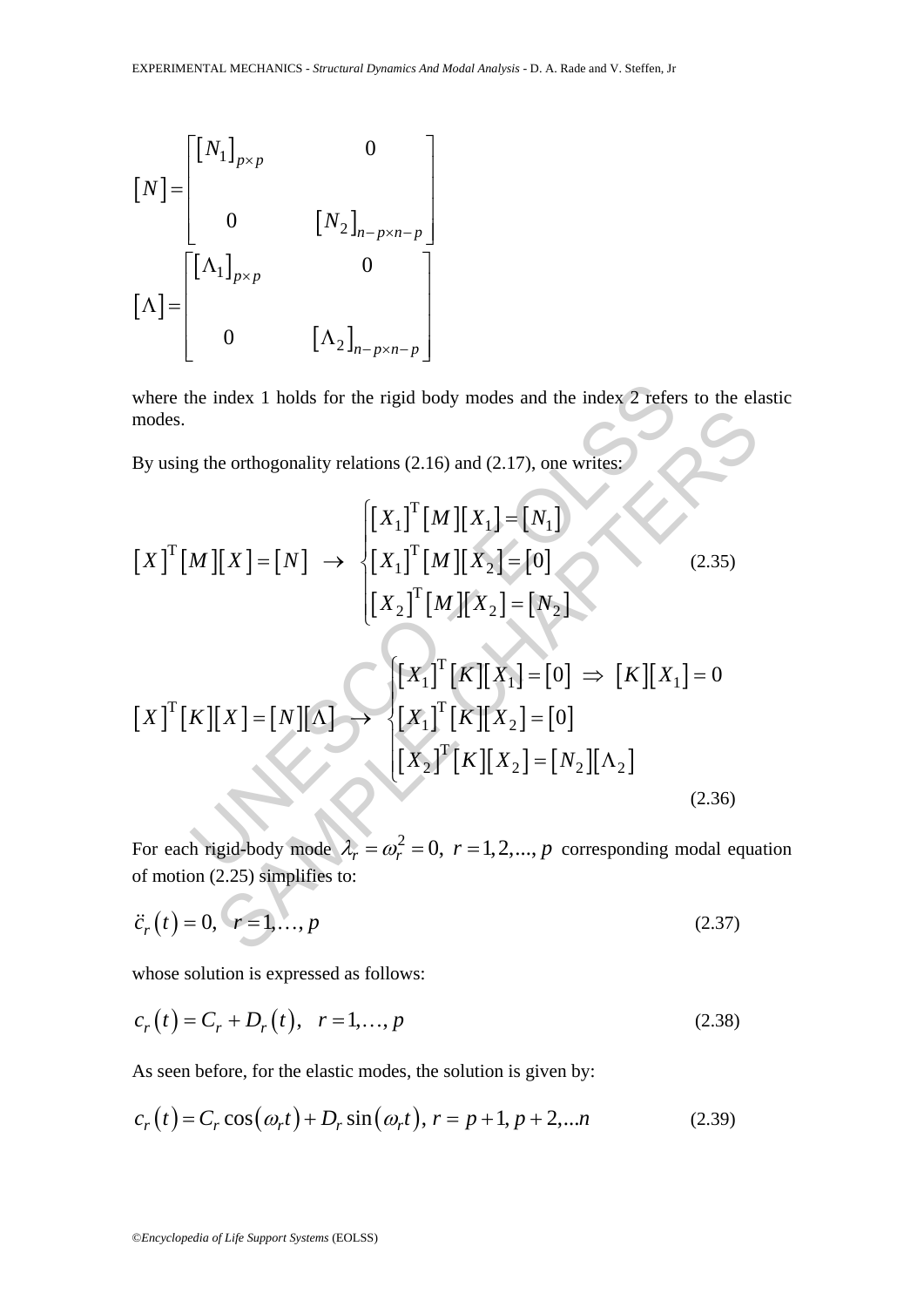Returning to Eq. (2.27), the complete solution is obtained:

$$
\left\{x(t)\right\} = \sum_{r=1}^{p} \left(C_r + D_r t\right) \left\{x_r\right\} + \sum_{r=p+1}^{n} \left[C_r \cos\left(\omega_r t\right) + D_r \sin\left(\omega_r t\right)\right] \left\{x_r\right\} \tag{2.40}
$$

By introducing the initial conditions, and following the procedure described previously in Section 2.5, one obtains the following expressions for the constants  $C_r$  and  $D_r$ :

UNESCO – EOLSS S[AMP](https://www.eolss.net/ebooklib/sc_cart.aspx?File=E6-194-10)LE CHAPTERS { } [ ]{ } <sup>T</sup> 0 <sup>1</sup> , 1, , *r r r C x Mx r n* <sup>η</sup> = = … (2.41) { } [ ]{ } { } [ ]{ } T 0 T 0 <sup>1</sup> , 1, , <sup>1</sup> , 1, , *r r r r r r x Mx r p D x Mx r p n w* η η <sup>⎧</sup> <sup>=</sup> <sup>⎪</sup> ⎪ = ⎨ <sup>⎪</sup> = + ⎪⎩ … … (2.42)

The association of (2.41), (2.42) and (2.27) provides the complete expression for the response to initial conditions of an *n* d.o.f system containing *p* rigid-body modes.

## TO ACCESS ALL THE **59 PAGES** OF THIS CHAPTER, Visit: http://www.eolss.net/Eolss-sampleAllChapter.aspx

#### **Bibliography**

- - -

Craig Jr., R. R., and Kurdila, A. J. (2006), *Fundamentals of Structural Dynamics*. 2nd Edition, John Wiley & Sons, Inc., ISBN-13: 978-0-471-430445. [This is an updated version of the book which brings a comprehensive coverage of structural dynamics fundamentals, finite-element-based computational methods, dynamic testing methods, and an introductory chapter to active structures(adapted from the publisher).]

Ewins, D.J., (2000), *Modal Testing, Theory, Practice and Application*. Research Studies Press Ltd., ISBN 0 86380 2184. [In this book, all the steps involved in planning, executing, interpreting and applying the results from modal tests are described. In the second edition, new topics have been included, such as modal testing of rotating machinery and the use of laser vibrometry (adapted from the publisher).]

Geradin, M, Rixen, D., (1997), *Mechanical Vibrations: Theory and Applications to Structural Dynamics,* 2nd Edition, ISBN-10: 047197546X. [This book provides a comprehensive and unified approach to